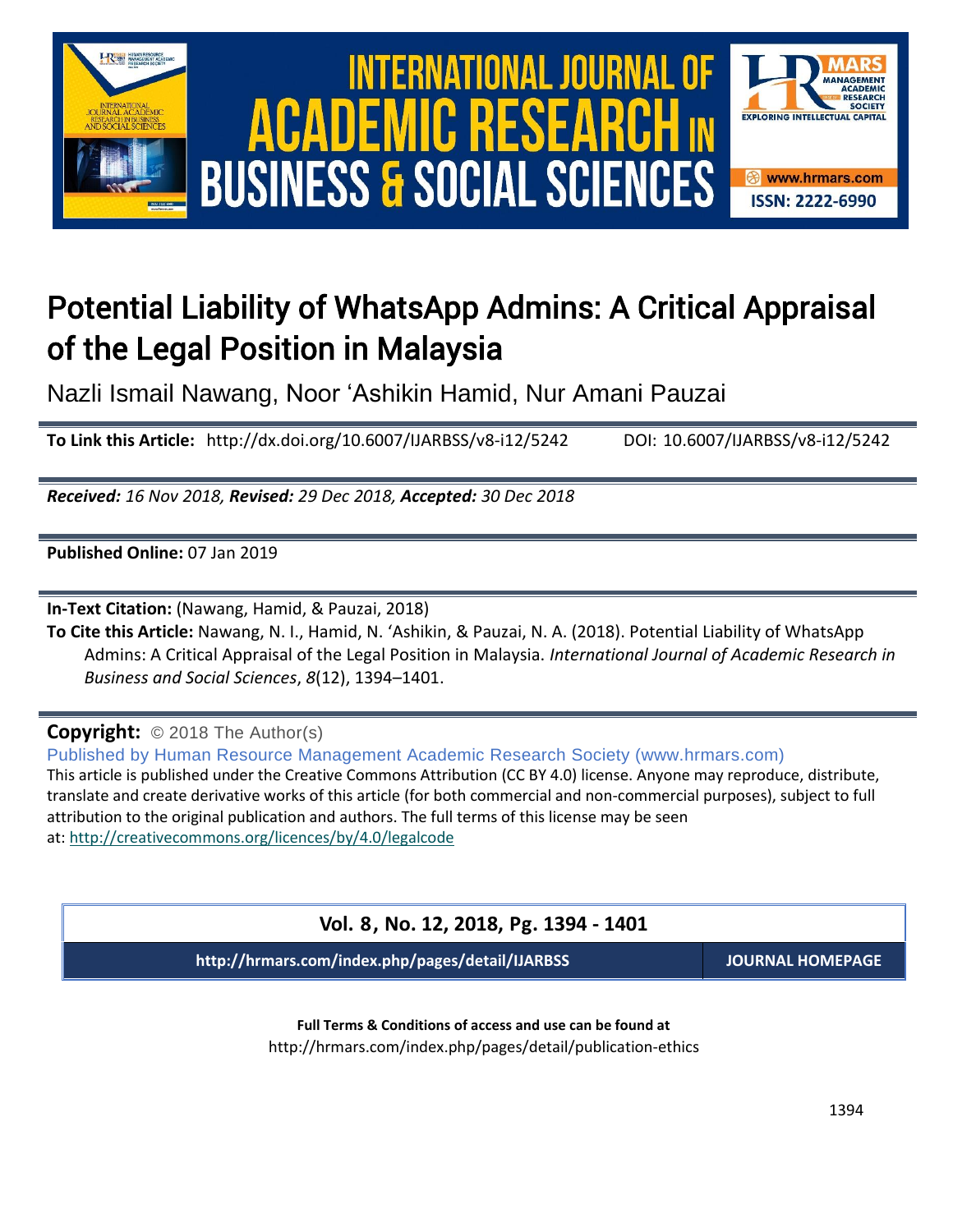

# Potential Liability of WhatsApp Admins: A Critical Appraisal of the Legal Position in Malaysia

Nazli Ismail Nawang

Faculty of Law and International Relations, Universiti Sultan Zainal Abidin, Kampus Gong Badak, 21300 Kuala Nerus, Terengganu

## Noor 'Ashikin Hamid

Faculty of Law and International Relations, Universiti Sultan Zainal Abidin, Kampus Gong Badak, 21300 Kuala Nerus, Terengganu

## Nur Amani Pauzai

Faculty of Law and International Relations, Universiti Sultan Zainal Abidin, Kampus Gong Badak, 21300 Kuala Nerus, Terengganu

### **ABSTRACT**

The recently published Digital News Report 2017 by Reuters Institute for the Study of Journalism has discovered the rise of instant messaging applications such as WhatsApp, Viber, WeChat, Line and many others for sharing and distributing of news in the cyber world. Out of these services, WhatsApp was found to have been the preferred platform in Malaysia with over half of the surveyed respondents in the country (51 percent) used the application for news. The scenario has undoubtedly raised a serious cause for concern regarding the spread of fake news among WhatsApp users. In relation to this, the Deputy Minister of Communications and Multimedia, Datuk Jailani Johari, has on 27 April 2017 reprimanded WhatsApp admins that as gatekeepers they may be exposed to legal actions including imprisonment, should they fail to control and prevent the spread of false information that could jeopardise national security among members of WhatsApp groups that they administer. Nonetheless, uncertainty arises as to the legality of this move as it seems to hold WhatsApp admins accountable not only for their own posts, but also for any false information that are disseminated by other members in their groups. As such, this article attempts to analyse relevant statutory provisions related to the proposed move and the potential liability of WhatsApp admins for illegal postings made by other group members.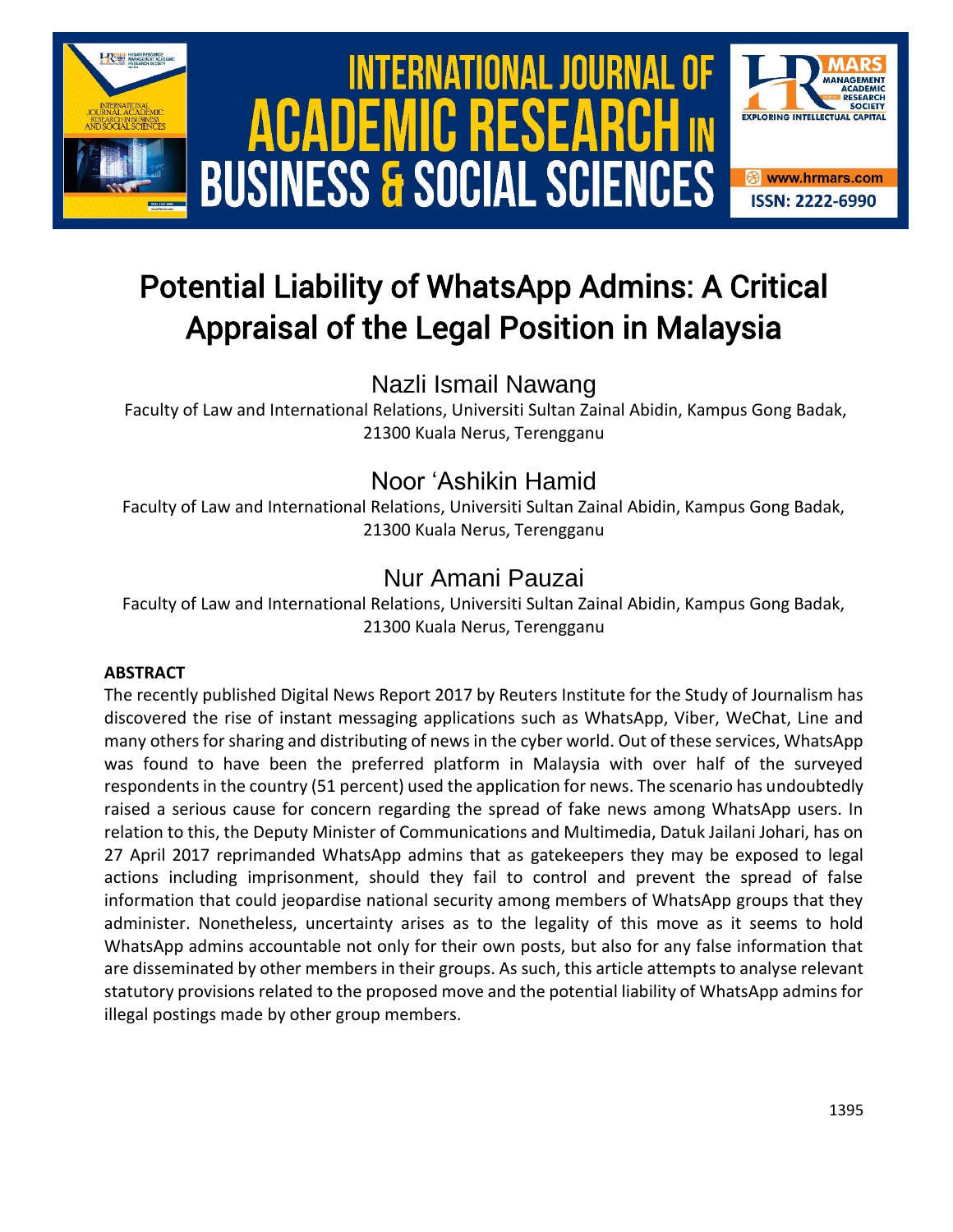### **Introduction**

WhatsApp is a messaging application that offers free text services and free mobile calls over the Internet. It was founded by Jan Koum and Brian Acton in 2009 primarily as an alternative to the traditional paid short message service (SMS). Unlike social networks such as Facebook or Twitter which are easily accessible and open to a broad audience, WhatsApp enables the sharing of content including simple chats, photos and videos in a more private and secured channel. Apart from that, WhatsApp accords group chat feature that allows its users to share content with up to 256 group members at once. Perhaps due to its closed and secured architecture, Business Insider reported that WhatsApp and many other messaging services like Viber, WeChat, Line etc. have surpassed the popularity and usage of social networks in the cyber world (Business Insider, 2016). Out of these messaging services, WhatsApp was found to have been the most preferred platform in Malaysia with over half of the survey respondents in the country (51 percent) used the application for sharing news (Centre for Independent Journalism, 2012).

Nonetheless, the widespread acceptance and use of WhatsApp has been misused by unscrupulous individuals to spread false news and other prohibited materials in WhatsApp groups. Since the occurrence of these incidents are on the rise, the Deputy Minister of Communications and Multimedia, Datuk Jailani Johari, has on 27 April 2017 reminded WhatsApp admins that they may be exposed to legal actions including imprisonment, for their failure to control and prevent the spread of false information that could jeopardise national security in WhatsApp groups that they administer (Berita Harian Online, 2017). The proposal was however met with strong opposition from various quarters in the society, in particular WhatsApp admins and also its users, as it seems to hold WhatsApp admins accountable for false information or other illegal content that are disseminated by other members in their groups. Thus, it is pertinent to critically examine relevant statutory provisions in Malaysia that may be applicable to communications in WhatsApp.

### **Communications and Multimedia Act 1998 (CMA)**

In general, all communications in the cyber world are not left unregulated as they come under the purview of the Communications and Multimedia Act 1998 (CMA). The CMA was specifically enacted to cater for the convergence of three different industries, namely the broadcasting, telecommunications and IT industries that were previously regulated by separate statutes. With the passage of the CMA, these industries are now being grouped as a 'new communications and multimedia industry' and subjected to a single regulatory framework under the CMA. In overseeing the operation of the converging industry, the government has established a new regulatory body, the Malaysian Communications and Multimedia Commission (MCMC), pursuant to the Malaysian Communications and Multimedia Commission Act 1998 (MCMCA). The MCMC is a single regulator entrusted to regulate and supervise the communications and multimedia industry as well as other services which come within the ambit of the Postal Services Act 1991 and the Digital Signature Act 1997. As such, the Commission is regarded as a super regulator for all types of media but the print industry, which is still subjected to the provisions of the Printing Presses and Publications Act 1984 (PPA).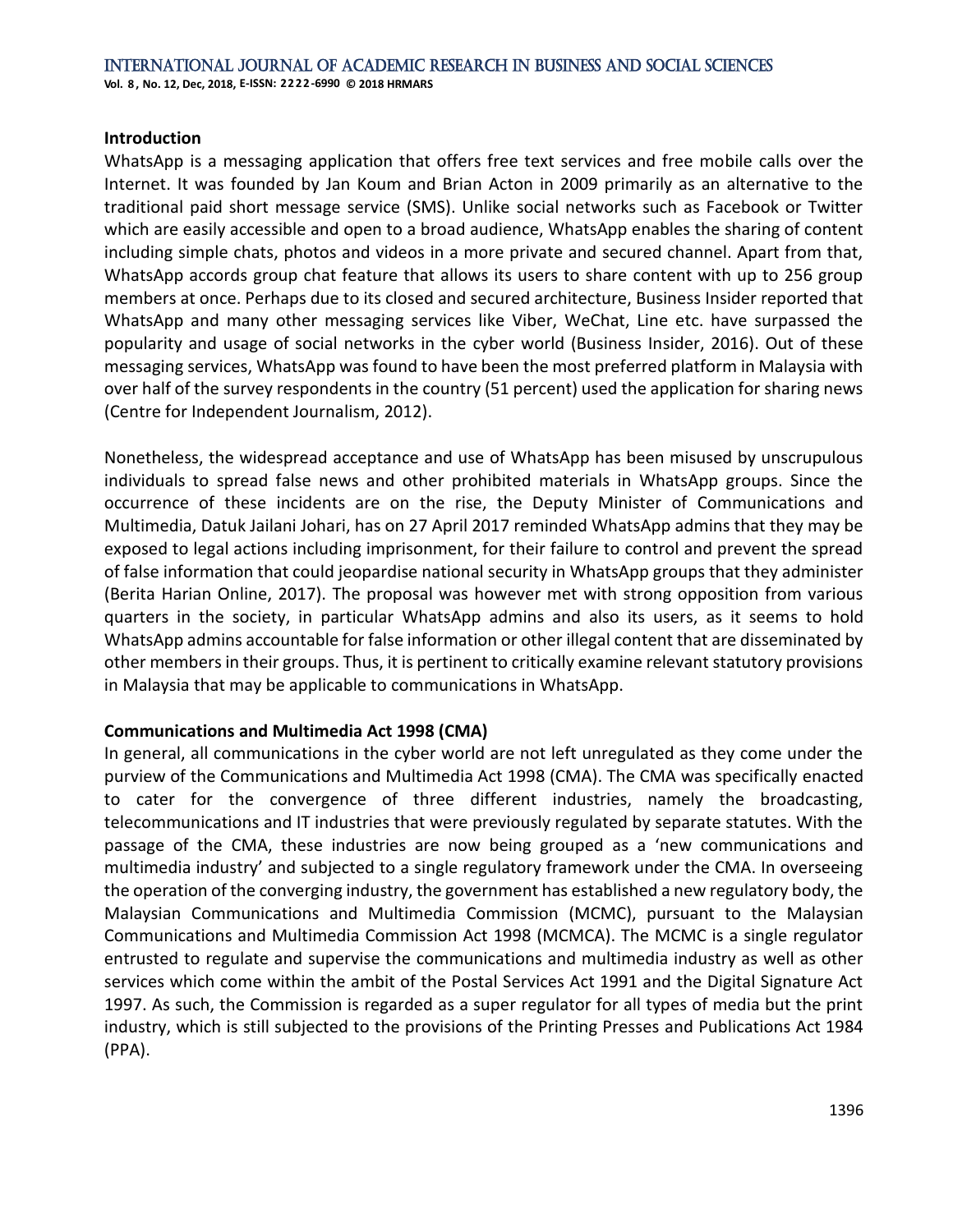### International Journal of Academic Research in Business and Social Sciences

**Vol. 8 , No. 12, Dec, 2018, E-ISSN: 2222-6990 © 2018 HRMARS**

With regard to the regulation of online content, any content published in the electronic environment is bound by the provisions of the CMA. Section 6 defines the word 'content' as 'any sound, text, still picture, moving picture or other audio-visual representation, tactile representation or any combination of the preceding which is capable of being created, manipulated, stored, retrieved or communicated electronically'. This definition is all-inclusive so as to embrace any materials published electronically including via WhatsApp. As such, all WhatsApp users should be aware of the prohibitions contained in the CMA. Section 211(1) provides that it is a criminal offence to provide online content which is 'indecent, obscene, false, menacing or offensive content with intent to annoy, abuse, threaten or harass any person'. Such offence carries a maximum fine of RM50,000 or one year imprisonment or both. Apart from prohibition on provision of offensive content, improper use of network facilities, network services or applications service to transmit illegal content is also not permitted. Section 233(1) states that the use of any facilities or services to transmit content which is 'obscene, indecent, false, menacing or offensive in character with intent to annoy, abuse, threaten or harass another' would amount to a criminal offence which carries a fine of not exceeding RM50,000 or one year imprisonment or both. It is thus submitted that any WhatsApp users who are found to have violated the aforesaid provisions may be charged either under section 211 or section 233 of the CMA. Nonetheless, so far only section 233 has been reported in law journals whilst no single case on section 211 has of to date been reported.

Among the earliest case involving prosecution under section 233 of the CMA is the case of PP v. Chan Hon Keong ([2012] 5 LNS 184). The accused was charged with posting obscene remarks and offensive comments against Sultan Azlan Shah on the official website of Sultan Perak with the intention of upsetting the Sultan and his people. The court has, after taking into consideration various aspects of the case, sentenced the accused to a maximum of 12 month imprisonment and a fine of RM50,000. In the subsequent case of PP v. Muslim Ahmad ([2013] 5 CLJ 822), the respondent faced three charges under section 233(1) of the CMA for making offensive comments on the official website of the Perak State Government. The respondent was initially released by the court of the first instance as the prosecution failed to prove the case beyond reasonable doubt. However, the case was reversed on appeal and the High Court has convicted and sentenced the respondent to a fine of RM 10,000 for each charge, in default to six months imprisonment for each count.

In PP v. Rutinin Suhaimin ([2013] 2 CLJ 427), the case involved an appeal by the prosecution against the discharge and acquittal of the respondent at the end of the prosecution's case. The respondent was charged under section 233 of the CMA for posting an offensive remark on the online visitor book of the homepage of the Perak Sultan. The court of the first instance decided that there was no prima facie case against the respondent as the prosecutor failed to prove the offensive remark was indeed posted by the respondent and that the Internet could have been accessed by anyone from the disputed computer. On appeal, the acquittal was quashed and the respondent was ordered to enter his defence. It was ruled by Ravinthran Paramaguru JC that the trial judge had failed to consider the strength of circumstantial evidence by forensic expert indicating that the Internet account belonged to the respondent and that there was no evidence that any other person had used the computer at the time of the offence. The accused was then tried before another Sessions Court judge and he was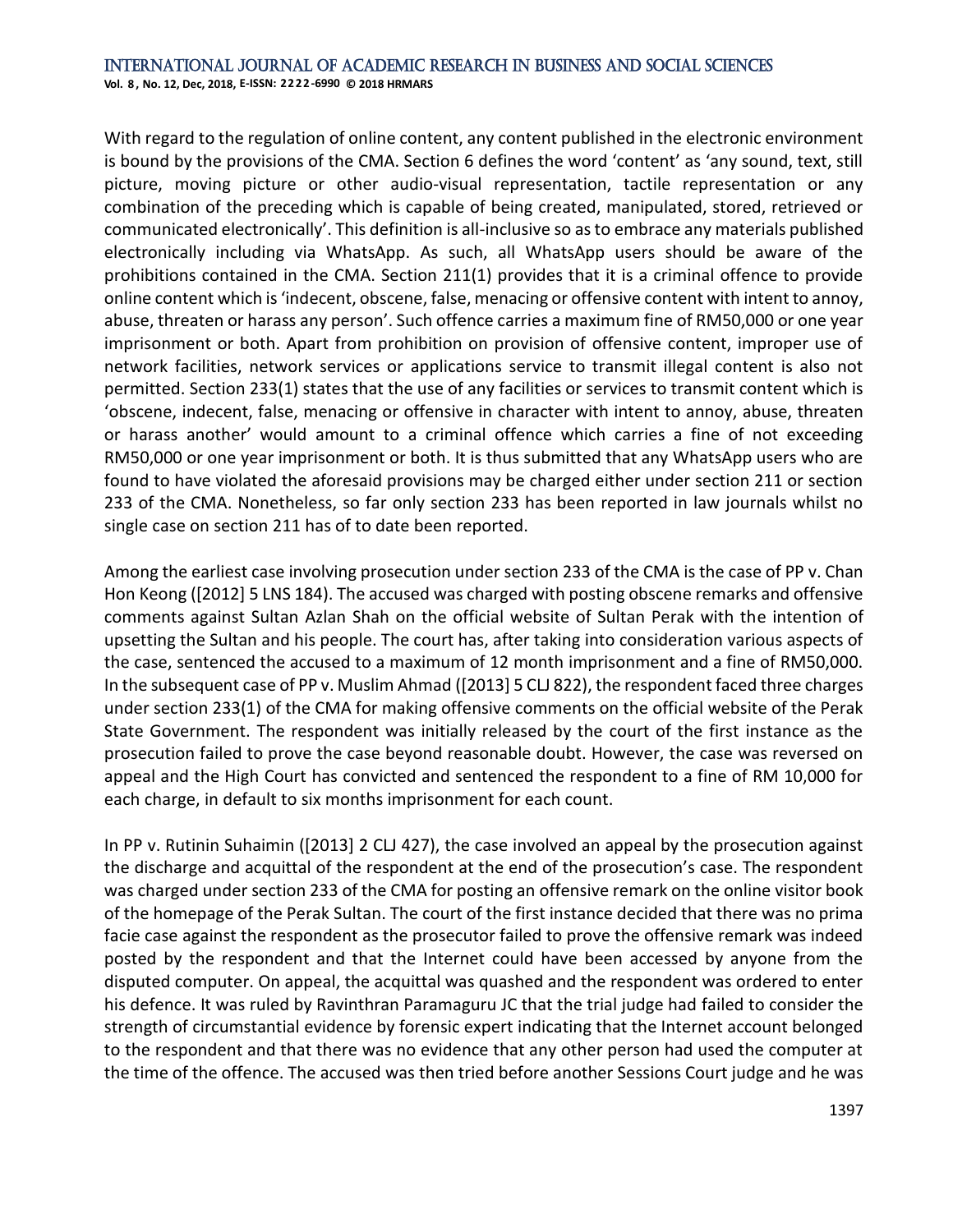later convicted for the offence and was sentenced to a fine of RM 15,000, in default eight months' imprisonment. Dissatisfied with the decision, the accused (now the appellant) then lodged his appeal in Rutinin Suhaimin v PP ([2015] 3 CLJ 838) in the High Court of Kota Kinabalu, Sabah. On appeal, the appellant insisted that he did not make the offensive remark though it originated from his Internet account as his computer and the Internet account were accessible by other persons. It was observed by Richard Malanjum CJ that the trial judge had erroneously held the defence as a mere denial as she failed to consider the appellant's defence on the whole. Further, she appeared to have shifted the onus of proof on the appellant to prove his innocence and this approach was totally unacceptable as there was no such presumption under section 233 of the CMA. Apart from that, there was not even an iota of evidence adduced by the prosecution to show that it was in fact the appellant who actually made and initiated the transmission of the offensive remark. As a result, the appeal was allowed and the earlier conviction and sentence were set aside as the appellant was found to have successfully raised a reasonable doubt in his defence.

The aforementioned decisions have clearly indicated that any kinds of communications in the cyberspace including via WhatsApp shall also be subjected to the express provisions of the CMA. This point may be best illustrated with the occurrence of recent cases whereby WhatsApp users have been remanded or detained pursuant to the alleged violation of section 233. For instance, in April 2017, a 48-year-old man was arrested for insulting government leader in WhatsApp (The Star Online, 2017). In another incident, a 76-year-old man was remanded for sharing a crude photo insulting the Prime Minister in a WhatsApp group (The Star Online, 2017). Nonetheless, the central issue that need to be addressed is whether WhatsApp admins could be legally held responsible for any unlawful content including fake news that are shared by other members in groups they administer. In relation thereof, it is pertinent to examine the provision in details.

Section 233 of the CMA stipulates two key elements that need to be proved before any legal action may be taken against WhatsApp admins. The first prerequisite is the alleged prohibited content should be knowingly made by the alleged offenders, and secondly the communication of such content should be coupled with the perpetrators' intention to 'annoy, abuse, threaten or harass another person'. For that reason, it is argued that since any members in WhatsApp groups may technically share and communicate any types of information without WhatsApp admins' approval, it seems to be difficult to prove the existence of knowledge of such unlawful content on WhatsApp admins. This is particularly true in groups with huge numbers of active members as it is almost next to impossible for WhatsApp admins to supervise or know each and every posting disseminated in such groups. And if the first element is hypothetically fulfilled, the prosecutor then needs to prove the existence of 'intention to annoy, abuse, threaten or harass another person' on the part of WhatsApp admins. In relation to this, it is submitted that the proposed move to inflict liability on WhatsApp admins for illegal content shared by other members of WhatsApp groups seems to be highly improbable as the authorities may face with an uphill task in meeting the statutory requirements of section 233. Nonetheless, certain quarters in the society have expressed their reservations on the potential application of this section as section 114A of the Evidence Act 1950 has statutorily established the presumption of fact in publication.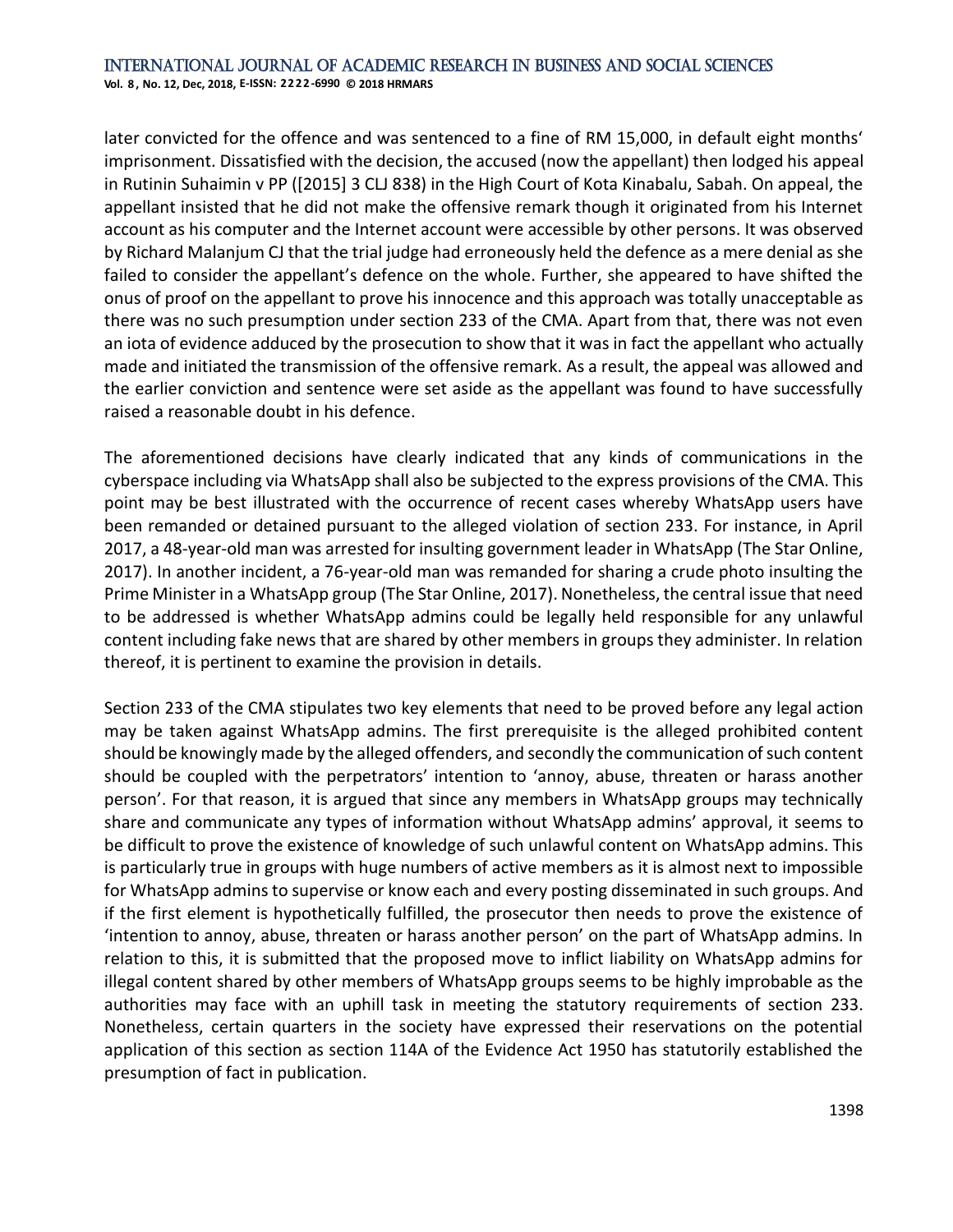### International Journal of Academic Research in Business and Social Sciences

**Vol. 8 , No. 12, Dec, 2018, E-ISSN: 2222-6990 © 2018 HRMARS**

### **Section 114A of the Evidence Act 1950**

Section 114A was inserted as a new amendment to the Evidence Act 1950 vide the Evidence (Amendment) (No 2) Act 2012. The amendment was tabled on 18 April 2012 and was passed without substantial debate on 9 May 2012. It has now come into force starting from 31 July 2012. Entitled as 'Presumption of Fact in Publication', the new statutory provision is similar to other presumptions that require the establishment of certain basic facts before such presumptions may be invoked by the court. Nonetheless, the passing of the amendment has led to a heated debate among members of the public. The Centre for Independent Journalism has strongly objected to the new amendment on the perception that the presumption could lead to arbitrary arrest and prosecution of innocent persons (Centre for Independent Journalism, (2017). Ultimately, it was argued to be against the basic principles of a fair legal system which presume a person is innocent until proven guilty by the prosecution. It was further alleged that section 114A will have a serious chilling effect on freedom of speech and expression on the ground that members of the public may simply resort to self-censorship in order to avoid any unwarranted consequences. On the contrary, the proponent of this new amendment asserted that the enforcement agencies are still required to conduct comprehensive investigation to trace and identify the real suspects before making charges (The Sun Daily, (2012). This is in parallel with the explanation by the Minister in the Prime Minister's Department, Dato' Seri Mohamed Nazri Aziz, during the Parliamentary debate which expressly stipulated that the prosecution must prove the existence of certain specific facts before the rebuttable presumption of fact under section 114A may be invoked (Aziz, M. N. (2012).

Section 114A (1) states that "A person whose name, photograph or pseudonym appears on any publication depicting himself as the owner, host, administrator, editor or sub-editor, or who in any manner facilitates to publish or republish the publication is presumed to have published or republished the contents of the publication unless the contrary is proved." Plain reading of the provision appears to presume any person as the publisher if his name, photograph or pseudonym is portrayed as the owner, host, administrator, editor or sub-editor of such online content. In relation to this, Peters argued that subsection (1) of section 114A may implicate online intermediaries or any other persons who administer, operate or provide online forums or discussion groups. It was further argued that they may possibly be held accountable for the content even if they have no knowledge about it once it is proved that they facilitate the publication of any disputed content (Peters, M. (2012). Apart from that, Radhakrishna alleged that the presumption may affect victims of hacking and identity theft and they would have to bear the evidential burden of proving their innocence (Radhakrishna, G. (2013).

Section 114A has been applied in the case of YB Dato' Hj Husam Hj Musa v Mohd Faisal Rohban Ahmad ([2015] 1 CLJ 787). The appellant sued the respondent for publishing articles defamatory of him on a blog 'ruangbicarafaisal.blogspot.com'. The trial judge found the articles were defamatory of the appellant, but still ruled in favour of the respondent on the ground that the appellant had failed to establish the respondent as the writer or owner of the blog without considering the coming into force of section 114A of the Evidence Act 1950. On appeal, it was ruled that the trial judge had failed to contemplate the application of the new amendment in the electronic environment as it will assist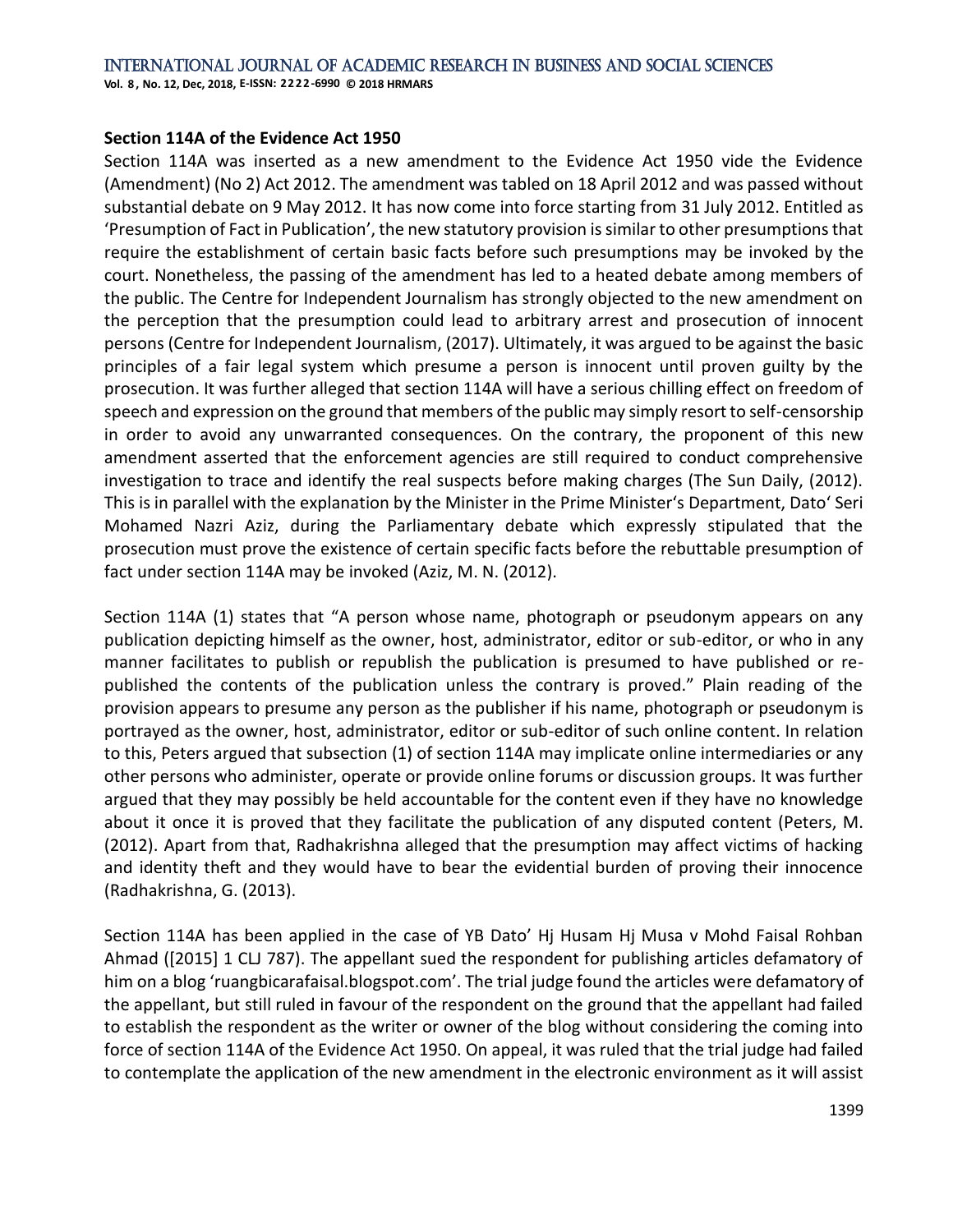the appellant to force the respondent to exonerate himself from liability. Since the appellant had successfully linked the respondent to the defamatory posts via the latter's photographs and his letter to other bloggers, the first presumption under section 114A was accordingly invoked. Consequently, the appeal was allowed as the respondent had failed to rebut the presumption of fact and his defence of mere denial was not accepted by the court.

Section 114A has again been referred to in Ahmad Abd Jalil lwn PP ([2015] 5 CLJ 480). The appellant was convicted for posting offensive comments in Facebook using a pseudonym account. The appellant then appealed against his conviction on a number of grounds including that the disputed computer from which the offensive remarks were published on the pseudonym Facebook account, though was under his control, could have been accessed by anyone in his office and thus the presumption of publication invoked by the prosecution under section 114A should have failed. Nevertheless, the appeal was dismissed as the High Court found that based on relevant circumstantial evidence and forensic experts presented by the prosecution, the appellant had failed to rebut the presumption on a balance of probabilities.

Based on the aforesaid judgments, it is apparent that the court would only permit the application of presumption of publication by the prosecutor (in criminal cases) or plaintiff (in civil suits) after the existence of relevant facts has been clearly established. Only then, the burden will be shifted to the offender to prove his innocence on a balance of probabilities. With regard to the implication of this provision to WhatsApp, any admins may be deemed to have issued a prohibited communication within the group they control although they are unaware of the status of the communications which are made by other members. However, the application of section 114A to impose liability on WhatsApp admins is arguably inappropriate and would be contrary to the main objective of this provision which intends to address the issue of anonymity in the virtual world.

### **Conclusion**

To sum up, it is important to highlight that the role played by WhatsApp admins is not the same as editors of printed publications like newspapers or periodicals as they are responsible and duty bound to check and verify the truth and validity of any facts and information before being published. The technical design of WhatsApp application however permits members in WhatsApp groups to share any communication without first procuring permission or approval from WhatsApp admins. As a result, it would be difficult for WhatsApp admins to know or be aware of the authenticity of all the communications within the group that they control. Therefore, it is submitted that it would be inappropriate to impose liability for the dissemination of false news within the WhatsApp group by other members on WhatsApp admins. Further, such culprits who are responsible to spread out any prohibited communications in WhatsApp groups can be possibly identified and tracked either by admins or other members as well as the enforcement agencies. However, this position will definitely change if such unlawful content is indeed disseminated by WhatsApp admins themselves as they may be presumed to have the required knowledge and intention as per stated in section 233 of the CMA.